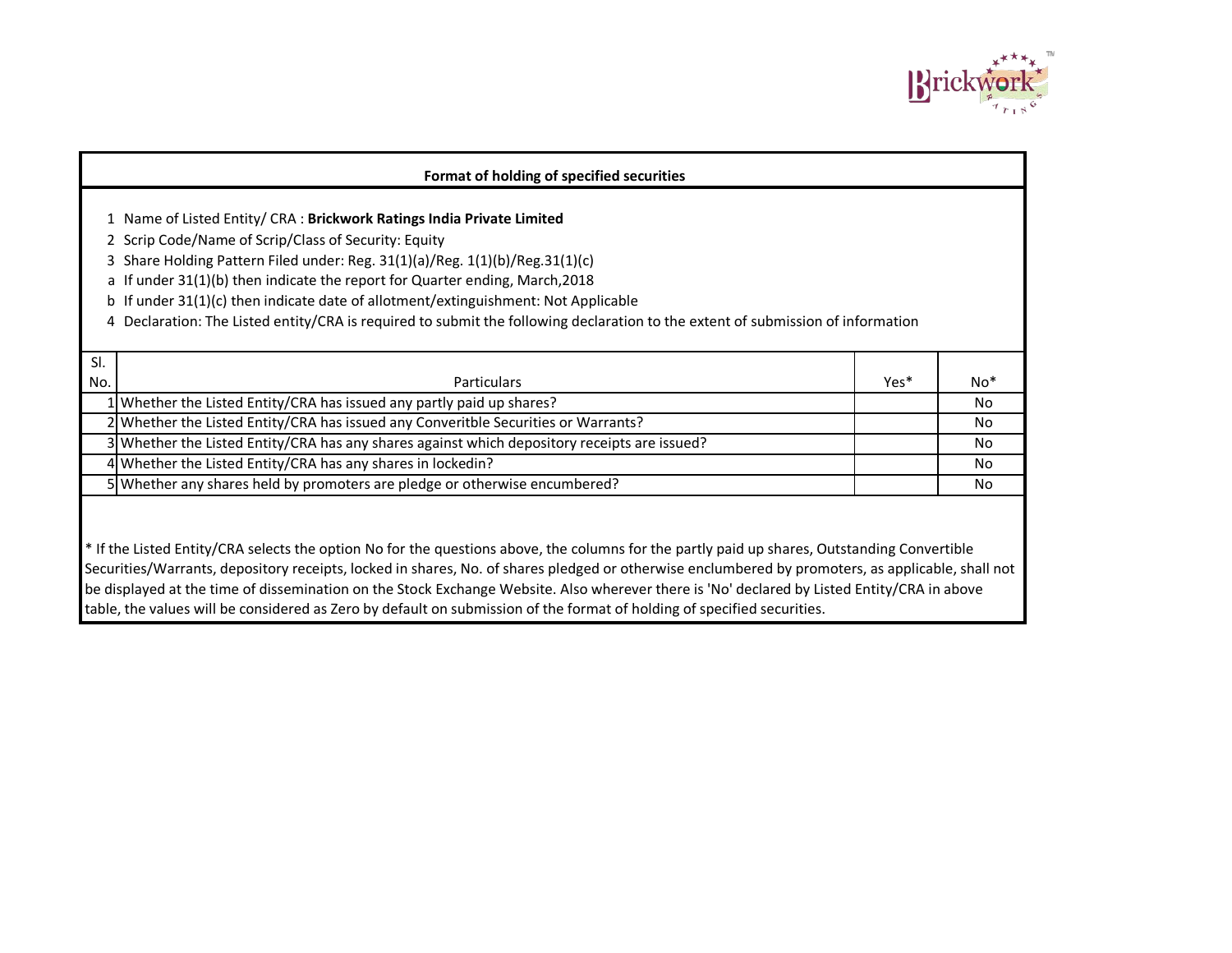Table I - Summary Statement holding of specified securities

| <b>Category</b><br>$\vert$ (I) | Category<br>$ $ of<br>sharehold ers (III)<br>er (II) | Nos. of     | No. of<br>sharehold fully paid Partly<br>up equity paid-up<br>shares<br>held (IV) | No. of<br>equity<br>shares<br>held (V) | No. of<br>shares<br>underlyin shares<br>$\vert$ Depositor $\vert$ =<br><b>Receipts</b><br>(VI) | Total<br>nos.<br>held (VII)<br>$(IV)+(V)+$<br>$\mathsf{V}(\mathsf{V})$ | ing as a<br>% of<br>total no.<br>of shares<br>calculate<br>d as per<br>SCRR,<br>1957)<br>(VIII) As a<br>% of<br>$(A+B+C2)$ |             |                            | of securities (IX) |                                 | <b>Underlying</b><br><b>Outstanding</b><br>convertible<br>securities<br>(including<br><b>Warrants</b> ) (X) | Sharehold Number of Voting Rights held in each class No. of Shares Shareholding,<br>as a % assuming<br>full conversion<br>of convertible<br>securities (as a<br>percentage of<br>diluted share<br>capital) (XI)=<br>$(VII)+(X)$<br>As a % of<br>$(A+B+C2)$ |                  | <b>Number of Locked in</b><br>shares (XII) |                | <b>Number of Shares</b><br>pledged or otherwise<br>encumbered (XIII) | <b>Number</b><br>of equity<br>shares<br>held in<br>demateri<br>alized<br>form<br>(XIV) |
|--------------------------------|------------------------------------------------------|-------------|-----------------------------------------------------------------------------------|----------------------------------------|------------------------------------------------------------------------------------------------|------------------------------------------------------------------------|----------------------------------------------------------------------------------------------------------------------------|-------------|----------------------------|--------------------|---------------------------------|-------------------------------------------------------------------------------------------------------------|------------------------------------------------------------------------------------------------------------------------------------------------------------------------------------------------------------------------------------------------------------|------------------|--------------------------------------------|----------------|----------------------------------------------------------------------|----------------------------------------------------------------------------------------|
|                                |                                                      |             |                                                                                   |                                        |                                                                                                |                                                                        |                                                                                                                            |             | No. of voting Rights       |                    | Total as a<br>% of<br>$(A+B+C)$ |                                                                                                             |                                                                                                                                                                                                                                                            | <b>No.</b> (a)   | As a % of<br>total Shar es<br>held (b)     | <b>No.</b> (a) | As a % of<br>total Shar<br>es held (b)                               |                                                                                        |
|                                |                                                      |             |                                                                                   |                                        |                                                                                                |                                                                        |                                                                                                                            |             | <b>Class Equity Shares</b> | <b>Total</b>       |                                 |                                                                                                             |                                                                                                                                                                                                                                                            |                  |                                            |                |                                                                      |                                                                                        |
| (A)                            | Promoter<br>&<br>Promoter<br>Group                   | 5           | 5066667                                                                           | $\mathbf 0$                            | $\mathbf 0$                                                                                    | 5066667                                                                | 100                                                                                                                        | 5066667     |                            | 5066667            | 100                             | $\mathsf{O}$                                                                                                | $\mathbf 0$                                                                                                                                                                                                                                                | $\mathbf 0$      | $\mathbf 0$                                |                | $\mathbf 0$                                                          | 936856                                                                                 |
| (B)                            | Public                                               | $\mathbf 0$ | $\mathsf{O}$                                                                      | $\mathbf 0$                            | $\mathbf 0$                                                                                    | $\mathbf 0$                                                            | $\mathbf 0$                                                                                                                | $\mathbf 0$ |                            | $\mathbf 0$        | $\mathbf 0$                     | $\mathbf 0$                                                                                                 | $\mathbf 0$                                                                                                                                                                                                                                                | $\mathbf 0$      | $\mathbf 0$                                | $\mathbf 0$    | $\overline{0}$                                                       | $\mathbf{0}$                                                                           |
| $\odot$                        | Non<br>Promoter<br>Non<br>Public                     | $\mathbf 0$ | $\mathsf{O}$                                                                      | $\overline{0}$                         | $\mathbf 0$                                                                                    | $\mathbf 0$                                                            | $\mathbf 0$                                                                                                                | $\mathbf 0$ |                            | $\pmb{0}$          | $\mathsf 0$                     | $\mathbf 0$                                                                                                 | $\mathbf 0$                                                                                                                                                                                                                                                | $\mathbf 0$      | $\mathbf 0$                                | $\mathbf 0$    | $\mathbf 0$                                                          | $\mathbf 0$                                                                            |
| (C1)                           | <b>Shares</b><br>underlyin<br>g DRs                  | $\mathbf 0$ | $\mathsf{O}$                                                                      | $\mathbf 0$                            | $\mathbf 0$                                                                                    | $\mathsf{O}$                                                           | $\mathbf 0$                                                                                                                | $\mathbf 0$ |                            | $\mathbf 0$        | $\mathsf{O}\xspace$             | $\mathbf 0$                                                                                                 | $\mathbf 0$                                                                                                                                                                                                                                                | $\mathbf 0$      | $\mathbf 0$                                | $\mathbf 0$    | $\mathbf 0$                                                          | $\mathbf 0$                                                                            |
|                                | <b>Shares</b><br>held by<br>Employee                 |             |                                                                                   |                                        |                                                                                                |                                                                        |                                                                                                                            |             |                            |                    |                                 |                                                                                                             |                                                                                                                                                                                                                                                            |                  |                                            |                |                                                                      |                                                                                        |
| (C2)                           | Trusts                                               | $\mathbf 0$ | $\mathbf{0}$                                                                      | $\pmb{0}$                              | $\mathbf 0$                                                                                    | 0                                                                      | $\mathbf 0$                                                                                                                | $\mathbf 0$ |                            | 0                  | $\mathbf 0$                     | $\mathsf{O}$                                                                                                | $\mathbf 0$                                                                                                                                                                                                                                                | $\boldsymbol{0}$ | $\mathbf 0$                                | $\mathbf 0$    | $\mathbf 0$                                                          | 0                                                                                      |
|                                | Total                                                | 5           | 5066667                                                                           | $\pmb{0}$                              | $\mathsf{O}$                                                                                   | 5066667                                                                | 100                                                                                                                        | 5066667     |                            | 5066667            | 100                             | $\mathbf 0$                                                                                                 | $\mathbf 0$                                                                                                                                                                                                                                                | $\mathbf 0$      | $\mathbf 0$                                | $\Omega$       | $\mathbf 0$                                                          | 936856                                                                                 |

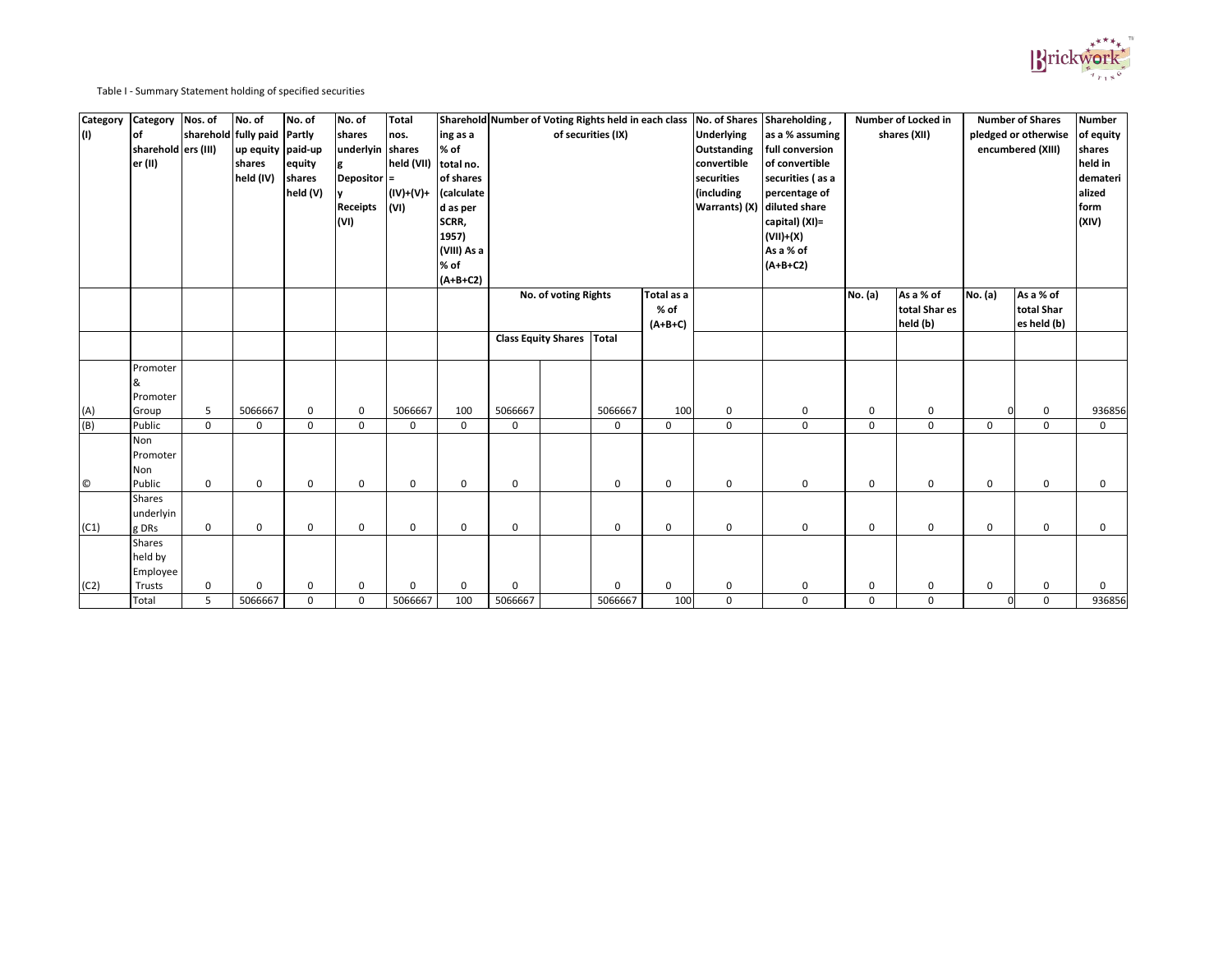Table II - Statement showing shareholding pattern of the Promoter and Promoter Group

|              | <b>Category &amp;</b><br>Name of the<br><b>Shareholders (I)</b> | PAN(II)                    | No. of<br>shareh           | No. of fully<br>paid up<br>older (III) equity share equity<br>s held (IV) | Partly<br>paid-up<br>shares<br>held (V) | Nos. of<br>shares<br>$ $ underlyin $ $ (VII =<br>Depositor<br><b>Receipts</b><br>$\mathsf{V}(\mathsf{V})$ | Total nos.<br>shares held<br>$IV+V+VI)$ | <b>Sharehol ding</b><br>% calculate d<br>as per SCRR,<br>1957 As a % of<br>(A+B+C2) (VIII) |                               |                            | Number of Voting Rights held in each class of<br>securities (IX) |                                    | No. of<br><b>Shares</b><br><b>Underlying</b><br><b>Outstanding</b><br>convertible<br>securities<br>(including<br><b>Warrants)</b> (X) | Shareholding,<br>as a %<br>assuming full<br>conversion of<br>convertible<br>securities (as<br>a percentage<br>of diluted<br>share capital)<br>$(XI) = (VII)+(X)$<br>as a % of<br>$A+B+C2$ |                            | <b>Number of Locked in</b><br>shares (XII) |                            | <b>Number of Shares</b><br>pledged or otherwise<br>encumbered (XIII) | <b>Number</b><br>of equity<br>shares<br>held in<br>demateri<br>aliz ed<br>form<br>(XIV) |
|--------------|-----------------------------------------------------------------|----------------------------|----------------------------|---------------------------------------------------------------------------|-----------------------------------------|-----------------------------------------------------------------------------------------------------------|-----------------------------------------|--------------------------------------------------------------------------------------------|-------------------------------|----------------------------|------------------------------------------------------------------|------------------------------------|---------------------------------------------------------------------------------------------------------------------------------------|-------------------------------------------------------------------------------------------------------------------------------------------------------------------------------------------|----------------------------|--------------------------------------------|----------------------------|----------------------------------------------------------------------|-----------------------------------------------------------------------------------------|
|              |                                                                 |                            |                            |                                                                           |                                         |                                                                                                           |                                         |                                                                                            |                               | <b>No of Voting Rights</b> |                                                                  | Total as a<br>% of<br><b>Total</b> |                                                                                                                                       |                                                                                                                                                                                           | <b>No.</b> (a)             | As a % of<br>total Shar<br>es held (b)     | <b>No.</b> (a)             | As a % of<br>total Shares<br>held (b)                                |                                                                                         |
|              |                                                                 |                            |                            |                                                                           |                                         |                                                                                                           |                                         |                                                                                            | <b>Class of Equity Shares</b> |                            | <b>Total</b>                                                     | <b>Voting</b>                      |                                                                                                                                       |                                                                                                                                                                                           |                            |                                            |                            |                                                                      |                                                                                         |
|              | 1 Indian                                                        |                            |                            |                                                                           |                                         |                                                                                                           |                                         |                                                                                            |                               |                            |                                                                  |                                    |                                                                                                                                       |                                                                                                                                                                                           |                            |                                            |                            |                                                                      |                                                                                         |
| (a)          | Individuals/Hindu<br>undivided Family                           |                            |                            |                                                                           |                                         |                                                                                                           |                                         |                                                                                            |                               |                            |                                                                  |                                    |                                                                                                                                       |                                                                                                                                                                                           |                            |                                            |                            |                                                                      |                                                                                         |
|              | 1 Vivek Kulkarni                                                | AIEPK5218J                 |                            | 2430566 NA                                                                |                                         | <b>NA</b>                                                                                                 | 2430566                                 | 47.98                                                                                      | 2430566 NA                    |                            | 2430566                                                          | 47.98 NA                           |                                                                                                                                       | <b>NA</b>                                                                                                                                                                                 | <b>NA</b>                  | <b>NA</b>                                  | <b>NA</b>                  | <b>NA</b>                                                            | <b>NIL</b>                                                                              |
|              | 2 Sangeeta Kulkarni APYPS9625Q                                  |                            |                            | 1010943 NA                                                                |                                         | <b>NA</b>                                                                                                 | 1010943                                 | 19.95                                                                                      | 1010943 NA                    |                            | 1010943                                                          | 19.95 NA                           |                                                                                                                                       | <b>NA</b>                                                                                                                                                                                 | <b>NA</b>                  | <b>NA</b>                                  | <b>NA</b>                  | <b>NA</b>                                                            | <b>NIL</b>                                                                              |
|              | Balasubramanian                                                 | ADSPB7706M                 |                            | 430189 NA                                                                 |                                         | <b>NA</b>                                                                                                 | 430189                                  | 8.49                                                                                       | 430189 NA                     |                            | 430189                                                           | 8.49 NA                            |                                                                                                                                       | <b>NA</b>                                                                                                                                                                                 | <b>NA</b>                  | <b>NA</b>                                  | <b>NA</b>                  | <b>NA</b>                                                            | 430189                                                                                  |
|              | Dandapani<br>4 Ravishankar                                      | AAFPR1862E                 |                            | 688302 NA                                                                 |                                         | <b>NA</b>                                                                                                 | 688302                                  | 13.58                                                                                      | 688302 NA                     |                            | 688302                                                           | 13.58 NA                           |                                                                                                                                       | <b>NA</b>                                                                                                                                                                                 | <b>NA</b>                  | <b>NA</b>                                  | <b>NA</b>                  | <b>NA</b>                                                            | <b>NIL</b>                                                                              |
|              | Central<br>Government/<br>State                                 |                            |                            |                                                                           |                                         |                                                                                                           |                                         |                                                                                            |                               |                            |                                                                  |                                    |                                                                                                                                       |                                                                                                                                                                                           |                            |                                            |                            |                                                                      |                                                                                         |
| (b)          | Government(s)                                                   | $\mathbf 0$                | $\mathbf 0$                | $\mathbf 0$                                                               | $\mathbf 0$                             | $\mathbf 0$                                                                                               | $\mathbf 0$                             | $\mathbf 0$                                                                                |                               | $\mathbf 0$                | $\mathbf 0$                                                      | $\mathbf 0$                        | $\mathbf 0$                                                                                                                           | $\mathbf 0$                                                                                                                                                                               | $\mathbf 0$                | $\mathbf 0$                                | $\mathbf 0$                | $\mathbf 0$                                                          | $\overline{0}$                                                                          |
|              | Name (xyz)<br>Financial<br>Institutions/<br><b>Banks Canara</b> | $\mathbf 0$                | $\mathbf 0$                | $\mathbf 0$                                                               | $\mathbf 0$                             | $\mathbf 0$                                                                                               | $\mathbf 0$                             | $\mathbf 0$                                                                                |                               | $\mathbf 0$                | $\mathbf 0$                                                      | $\mathbf{0}$                       | $\mathbf 0$                                                                                                                           | $\mathbf 0$                                                                                                                                                                               | $\mathbf 0$                | $\mathbf 0$                                | $\mathbf 0$                | $\mathbf 0$                                                          | $\overline{0}$                                                                          |
| $\copyright$ | Bank                                                            | AAACC6106G                 |                            | 506667 NA                                                                 |                                         | <b>NA</b>                                                                                                 | 506667                                  | 10                                                                                         | 506667 NA                     |                            | 506667                                                           | 10.00 NA                           |                                                                                                                                       | <b>NA</b>                                                                                                                                                                                 | <b>NA</b>                  | <b>NA</b>                                  | <b>NA</b>                  | <b>NA</b>                                                            | 506667                                                                                  |
|              | Name (xyz)                                                      | $\overline{0}$             | $\mathbf{0}$               | $\mathbf 0$                                                               | $\mathbf 0$                             | $\mathbf 0$                                                                                               | $\overline{0}$                          | $\mathbf 0$                                                                                |                               | $\mathbf 0$                | $\overline{0}$                                                   | $\mathbf 0$                        | $\mathbf 0$                                                                                                                           | $\mathbf 0$                                                                                                                                                                               | $\mathbf 0$                | $\mathbf 0$                                | $\overline{0}$             | $\mathbf 0$                                                          | $\overline{0}$                                                                          |
|              | Any Other                                                       |                            |                            |                                                                           |                                         |                                                                                                           |                                         |                                                                                            |                               |                            |                                                                  |                                    |                                                                                                                                       |                                                                                                                                                                                           |                            |                                            |                            |                                                                      |                                                                                         |
| (d)          | (specify)<br>Name (xyz)                                         | $\mathbf 0$<br>$\mathbf 0$ | $\mathbf 0$<br>$\mathbf 0$ | $\mathsf 0$<br>$\mathsf 0$                                                | $\mathbf 0$<br>$\mathbf 0$              | $\mathbf 0$<br>$\mathbf 0$                                                                                | $\mathbf 0$<br>$\mathbf 0$              | $\mathbf 0$<br>$\mathbf 0$                                                                 |                               | $\mathbf 0$<br>$\mathsf 0$ | $\mathbf 0$<br>$\mathbf 0$                                       | $\mathbf 0$<br>$\overline{0}$      | $\mathbf 0$<br>$\mathsf 0$                                                                                                            | $\mathbf 0$<br>$\mathbf{0}$                                                                                                                                                               | $\mathbf 0$<br>$\mathbf 0$ | $\mathbf 0$<br>$\mathbf 0$                 | $\mathbf 0$<br>$\mathbf 0$ | $\mathbf 0$<br>$\mathbf 0$                                           | $\mathbf 0$<br>$\mathbf 0$                                                              |
|              | Sub-Total (A)(1)                                                |                            | 5 <sup>1</sup>             | 5066667                                                                   | <b>NA</b>                               | <b>NA</b>                                                                                                 | 5066667                                 | <b>NA</b>                                                                                  | 5066667                       | <b>NA</b>                  | 5066667                                                          | 100                                | <b>NA</b>                                                                                                                             | <b>NA</b>                                                                                                                                                                                 | <b>NA</b>                  | <b>NA</b>                                  | <b>NA</b>                  | <b>NA</b>                                                            | 936856                                                                                  |
|              | 2 Foreign                                                       | $\mathbf 0$                | $\mathbf 0$                | $\mathbf 0$                                                               | $\mathbf 0$                             | 0                                                                                                         | $\overline{0}$                          | $\mathbf{0}$                                                                               |                               | $\mathbf 0$                | $\overline{0}$                                                   | $\overline{0}$                     | $\mathbf 0$                                                                                                                           | $\mathbf 0$                                                                                                                                                                               | $\mathbf 0$                | $\mathbf 0$                                | $\overline{0}$             | $\mathbf 0$                                                          | $\overline{0}$                                                                          |
|              |                                                                 |                            |                            |                                                                           |                                         |                                                                                                           |                                         |                                                                                            |                               |                            |                                                                  |                                    |                                                                                                                                       |                                                                                                                                                                                           |                            |                                            |                            |                                                                      |                                                                                         |

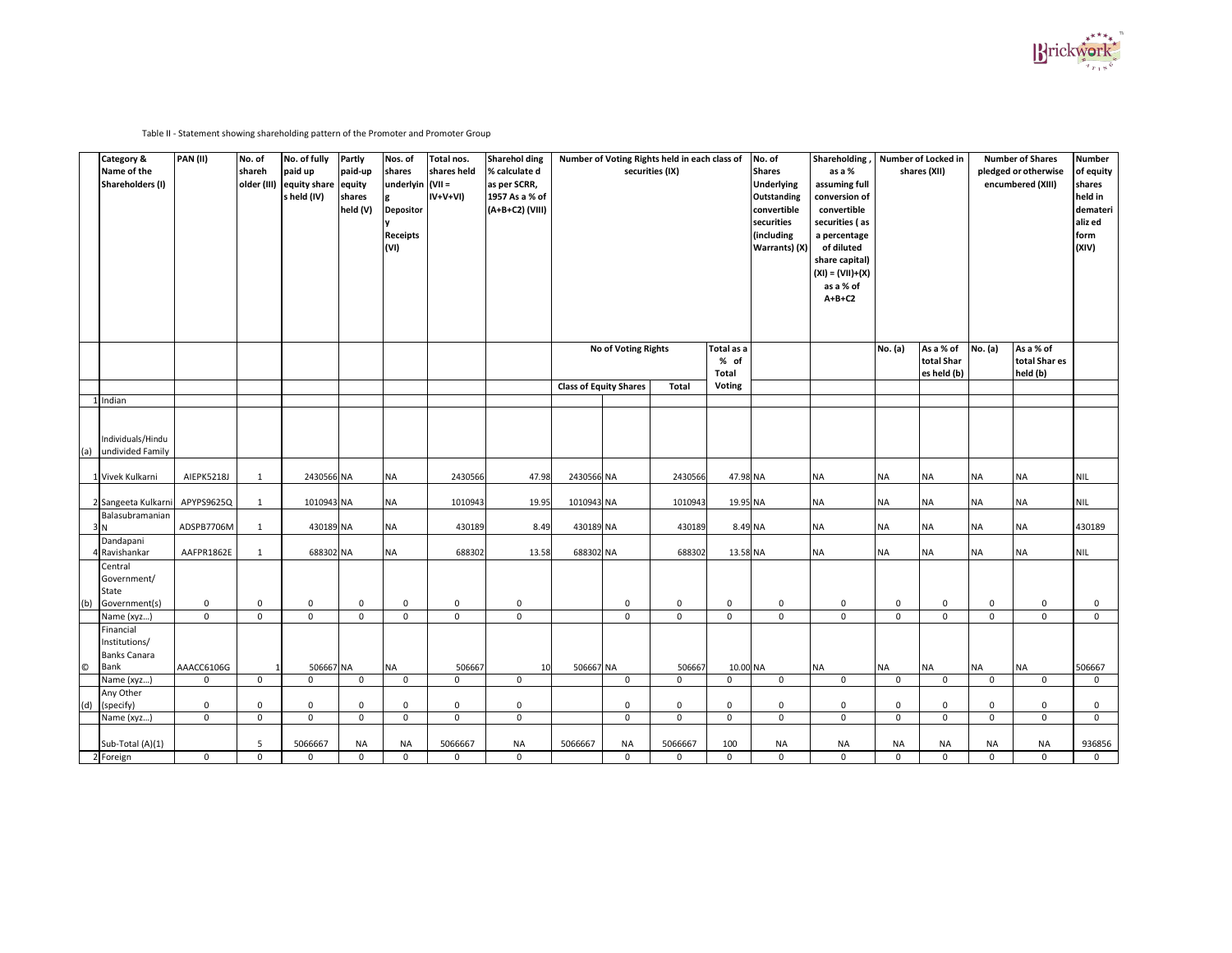|         | <b>Category &amp;</b><br>Name of the<br>Shareholders (I)                                                        | PAN(II)     | No. of<br>shareh | No. of fully<br>paid up<br>older (III) equity share equity<br>s held (IV) | <b>Partly</b><br>paid-up<br>shares<br>held (V) | Nos. of<br>shares<br>$ $ underlyin $ $ (VII =<br>Depositor<br><b>Receipts</b><br>(VI) | Total nos.<br>shares held<br>$IV+V+VI)$ | <b>Sharehol ding</b><br>% calculate d<br>as per SCRR,<br>1957 As a % of<br>(A+B+C2) (VIII) |            |             | Number of Voting Rights held in each class of<br>securities (IX) |              | No. of<br><b>Shares</b><br><b>Underlying</b><br><b>Outstanding</b><br>convertible<br>securities<br>(including<br>Warrants) $(X)$ | Shareholding,<br>as a %<br>assuming full<br>conversion of<br>convertible<br>securities (as<br>a percentage<br>of diluted<br>share capital)<br>$(XI) = (VII)+(X)$<br>as a % of<br>$A+B+C2$ |                | Number of Locked in<br>shares (XII) |              | <b>Number of Shares</b><br>pledged or otherwise<br>encumbered (XIII) | <b>Number</b><br>of equity<br>shares<br>held in<br>demateri<br>aliz ed<br>form<br>(XIV) |
|---------|-----------------------------------------------------------------------------------------------------------------|-------------|------------------|---------------------------------------------------------------------------|------------------------------------------------|---------------------------------------------------------------------------------------|-----------------------------------------|--------------------------------------------------------------------------------------------|------------|-------------|------------------------------------------------------------------|--------------|----------------------------------------------------------------------------------------------------------------------------------|-------------------------------------------------------------------------------------------------------------------------------------------------------------------------------------------|----------------|-------------------------------------|--------------|----------------------------------------------------------------------|-----------------------------------------------------------------------------------------|
|         | Individuals<br>(NonResident                                                                                     |             |                  |                                                                           |                                                |                                                                                       |                                         |                                                                                            |            |             |                                                                  |              |                                                                                                                                  |                                                                                                                                                                                           |                |                                     |              |                                                                      |                                                                                         |
|         | Individuals/<br>Foreign                                                                                         |             |                  |                                                                           |                                                |                                                                                       |                                         |                                                                                            |            |             |                                                                  |              |                                                                                                                                  |                                                                                                                                                                                           |                |                                     |              |                                                                      |                                                                                         |
| (a)     | Individuals)                                                                                                    | $\mathbf 0$ | $\mathbf 0$      | $\mathbf 0$                                                               | $\mathbf 0$                                    | $\mathbf 0$                                                                           | $\mathbf 0$                             | $\mathbf 0$                                                                                |            | $\mathbf 0$ | $\mathbf 0$                                                      | 0            | $\overline{0}$                                                                                                                   | $\mathbf 0$                                                                                                                                                                               | $\mathbf 0$    | $\mathsf{O}$                        | $\mathbf 0$  | $\overline{0}$                                                       | 0                                                                                       |
|         | Name (xyz)                                                                                                      | $\mathbf 0$ | $\mathbf 0$      | $\overline{0}$                                                            | $\mathbf 0$                                    | $\mathbf 0$                                                                           | $\mathbf 0$                             | 0                                                                                          |            | $\mathbf 0$ | $\mathbf 0$                                                      | $\mathbf{0}$ | $\overline{0}$                                                                                                                   | $\mathbf 0$                                                                                                                                                                               | $\mathbf 0$    | $\mathbf 0$                         | $\mathbf 0$  | $\mathbf 0$                                                          | $\mathbf 0$                                                                             |
| (b)     | Government                                                                                                      | $\mathbf 0$ | $\mathbf 0$      | $\overline{0}$                                                            | $\mathbf 0$                                    | 0                                                                                     | $\mathbf 0$                             | $\mathbf 0$                                                                                |            | $\mathbf 0$ | $\mathbf 0$                                                      | $\mathbf{0}$ | $\overline{0}$                                                                                                                   | $\mathbf 0$                                                                                                                                                                               | $\mathbf 0$    | 0                                   | $\mathbf 0$  | $\mathbf 0$                                                          | $\mathbf 0$                                                                             |
|         | Name (xyz)                                                                                                      | $\mathbf 0$ | $\mathbf 0$      | $\mathbf 0$                                                               | $\mathbf 0$                                    | $\mathbf 0$                                                                           | $\mathbf 0$                             | $\mathbf 0$                                                                                |            | $\mathbf 0$ | $\mathbf 0$                                                      | $\mathbf 0$  | $\mathbf 0$                                                                                                                      | $\mathbf 0$                                                                                                                                                                               | $\overline{0}$ | 0                                   | $\mathbf{0}$ | $\overline{0}$                                                       | $\mathbf 0$                                                                             |
| $\odot$ | Institutions                                                                                                    | $\mathbf 0$ | $\mathbf 0$      | $\mathbf 0$                                                               | $\mathbf 0$                                    | $\mathbf 0$                                                                           | $\mathbf 0$                             | $\mathbf 0$                                                                                |            | $\mathbf 0$ | $\mathbf 0$                                                      | $\mathbf 0$  | $\overline{0}$                                                                                                                   | $\mathbf 0$                                                                                                                                                                               | $\mathbf 0$    | $\mathsf{O}$                        | $\mathbf 0$  | $\overline{0}$                                                       | $\mathbf 0$                                                                             |
|         | Name (xyz)                                                                                                      | $\mathbf 0$ | $\mathbf 0$      | $\mathbf 0$                                                               | $\mathbf 0$                                    | $\mathbf 0$                                                                           | $\mathbf 0$                             | $\mathbf 0$                                                                                |            | $\mathbf 0$ | $\mathbf 0$                                                      | $\mathbf 0$  | $\mathbf 0$                                                                                                                      | $\mathsf{O}$                                                                                                                                                                              | $\mathbf{0}$   | $\mathbf 0$                         | $\mathbf{0}$ | $\mathsf 0$                                                          | $\mathbf 0$                                                                             |
| (d)     | Foreign Portfolio<br>Investor                                                                                   | $\mathbf 0$ | $\mathbf 0$      | $\mathsf 0$                                                               | $\mathbf 0$                                    | $\mathbf 0$                                                                           | $\mathbf 0$                             | $\mathbf 0$                                                                                |            | $\mathbf 0$ | $\mathbf 0$                                                      | $\mathbf 0$  | $\mathbf 0$                                                                                                                      | $\mathbf 0$                                                                                                                                                                               | $\mathbf 0$    | $\mathsf{O}$                        | $\mathbf 0$  | $\mathbf 0$                                                          | $\mathbf 0$                                                                             |
|         | Name (xyz)                                                                                                      | $\mathbf 0$ | $\mathbf 0$      | $\mathbf 0$                                                               | $\mathbf 0$                                    | 0                                                                                     | $\mathbf 0$                             | $\mathbf 0$                                                                                |            | $\mathbf 0$ | $\mathbf 0$                                                      | $\mathbf 0$  | $\mathbf 0$                                                                                                                      | $\mathbf 0$                                                                                                                                                                               | $\mathbf 0$    | $\mathsf{O}$                        | $\mathbf 0$  | $\overline{0}$                                                       | $\mathbf 0$                                                                             |
|         | Any Other                                                                                                       |             |                  |                                                                           |                                                |                                                                                       |                                         |                                                                                            |            |             |                                                                  |              |                                                                                                                                  |                                                                                                                                                                                           |                |                                     |              |                                                                      |                                                                                         |
| (e)     | (specify)                                                                                                       | $\mathbf 0$ | 0                | $\mathbf 0$                                                               | $\mathbf 0$                                    | $\mathbf 0$                                                                           | $\mathbf 0$                             | 0                                                                                          |            | $\mathbf 0$ | $\mathbf 0$                                                      | 0            | $\mathbf 0$                                                                                                                      | $\mathbf 0$                                                                                                                                                                               | $\mathbf{0}$   | 0                                   | 0            | $\mathbf 0$                                                          | 0                                                                                       |
|         | Name (xyz)                                                                                                      | $\mathbf 0$ | $\mathbf 0$      | $\mathbf 0$                                                               | $\mathbf 0$                                    | $\mathbf 0$                                                                           | $\mathbf 0$                             | $\mathbf 0$                                                                                |            | $\mathbf 0$ | $\mathbf 0$                                                      | $\mathbf 0$  | $\overline{0}$                                                                                                                   | $\mathbf 0$                                                                                                                                                                               | $\mathbf 0$    | $\mathbf 0$                         | $\mathbf 0$  | $\overline{0}$                                                       | $\mathbf 0$                                                                             |
|         | Sub-Total (A)(2)                                                                                                | $\mathbf 0$ | $\mathbf 0$      | $\mathbf 0$                                                               | $\mathbf 0$                                    | $\mathbf 0$                                                                           | $\mathbf 0$                             | $\mathbf 0$                                                                                |            | $\mathbf 0$ | $\mathbf 0$                                                      | $\mathbf 0$  | $\mathbf 0$                                                                                                                      | $\mathbf 0$                                                                                                                                                                               | $\mathbf 0$    | 0                                   | $\mathbf 0$  | $\mathbf 0$                                                          | $\mathbf 0$                                                                             |
|         | <b>Total</b><br><b>Shareholding of</b><br><b>Promoter and</b><br><b>Promoter Group</b><br>$(A) = (A)(1)+(A)(2)$ |             |                  | 5066667 NA                                                                |                                                | <b>NA</b>                                                                             | 5066667                                 | 100                                                                                        | 5066667 NA |             | 5066667                                                          | 100.00 NA    |                                                                                                                                  | <b>NA</b>                                                                                                                                                                                 | <b>NA</b>      | <b>NA</b>                           | <b>NA</b>    | <b>NA</b>                                                            | 936856                                                                                  |

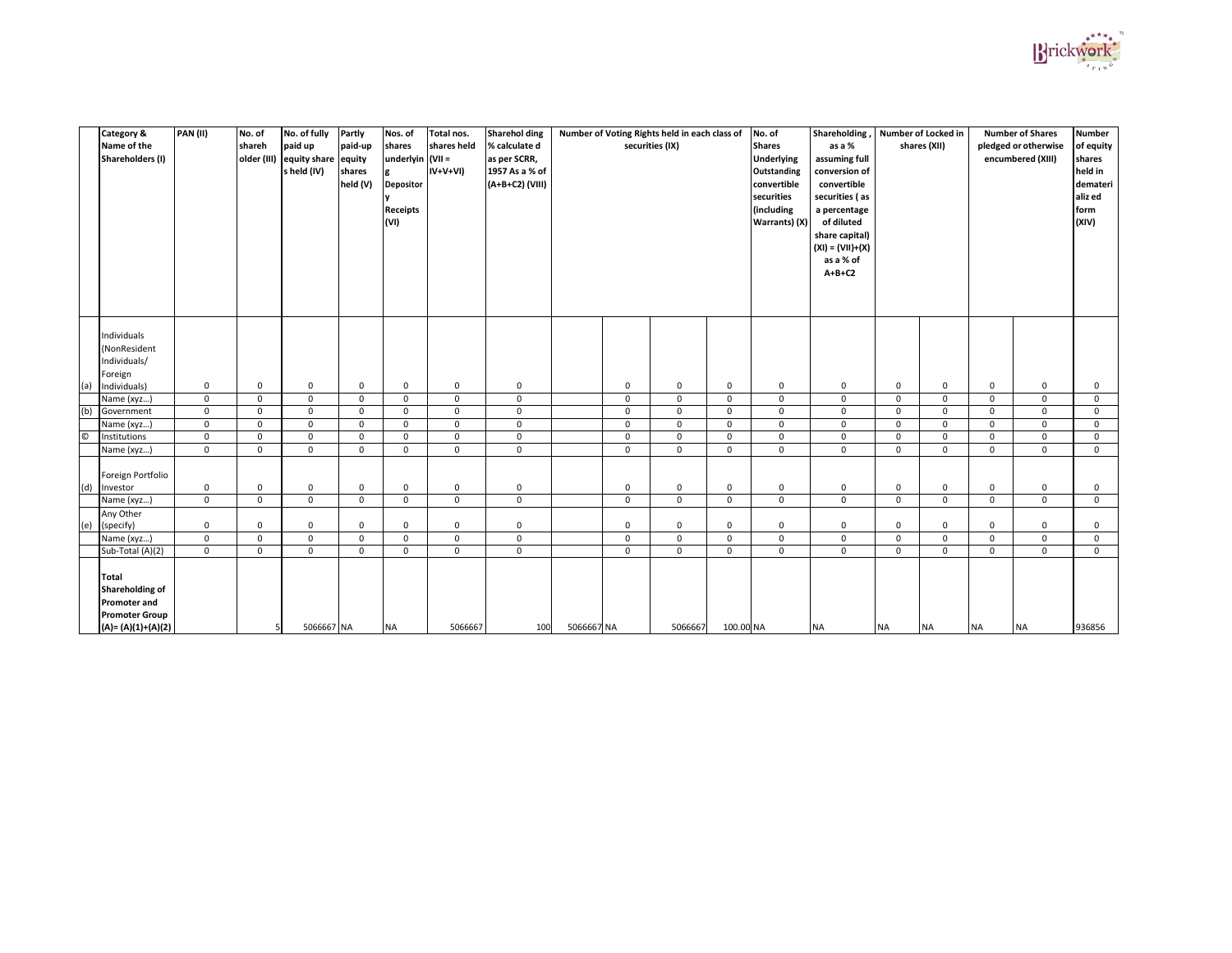Table III - Statement showing shareholding pattern of the Public shareholder

|     | Category &<br>Name of the<br>Shareholders (I) | PAN (II)  | Nos. of<br>shareh<br>older (III) | No. of<br>fully paid<br>up equity<br>share s<br>held (IV) | Partly<br>paid-up<br>equity<br>shares<br>held (V) | Nos. of<br>shares<br>underlyin<br>Depositor<br>Receipts<br>(VI) | Total nos.<br>shares<br>$held VII =$<br>$IV+V+VI$ | Sharehol<br>ding %<br>calculate<br>d as per<br>SCRR,<br>1957 As a<br>% of<br>$(A+B+C2)$<br>VIII |                |                     | Number of Voting Rights held in each class<br>of securities (IX) |                                                         | No. of Shares Total<br>Underlying<br>Outstanding<br>convertible<br>securities<br>(including | shareholdin g,<br>as a %<br>assuming full<br>conversion of<br>convertible<br>Warrants) $(X)$ securities (as a<br>percentage of<br>diluted share<br>capital) (XI) | Total shareholdin g,<br>as a % assuming full<br>conversion of<br>convertible securities<br>(as a percentage of<br>diluted share capital)<br>(XI) |                                                                             |           | Number of Shares<br>pledged or otherwise of equity<br>encumbered (XIII) | Number<br>shares<br>held in<br>demateria<br>liz ed<br>form (XIV) |           |
|-----|-----------------------------------------------|-----------|----------------------------------|-----------------------------------------------------------|---------------------------------------------------|-----------------------------------------------------------------|---------------------------------------------------|-------------------------------------------------------------------------------------------------|----------------|---------------------|------------------------------------------------------------------|---------------------------------------------------------|---------------------------------------------------------------------------------------------|------------------------------------------------------------------------------------------------------------------------------------------------------------------|--------------------------------------------------------------------------------------------------------------------------------------------------|-----------------------------------------------------------------------------|-----------|-------------------------------------------------------------------------|------------------------------------------------------------------|-----------|
|     |                                               |           |                                  |                                                           |                                                   |                                                                 |                                                   |                                                                                                 |                | No of Voting Rights |                                                                  | Total as<br>$(XIV)$ a %<br>of Total<br>Voting<br>rights |                                                                                             |                                                                                                                                                                  | No. (a)                                                                                                                                          | As a % of No. (Not<br>total Shar ap pli ca<br>es held (b) $\vert$ ble ) (a) |           | As a % of<br>total<br>share s<br>held (Not<br>applic                    |                                                                  |           |
|     |                                               |           |                                  |                                                           |                                                   |                                                                 |                                                   |                                                                                                 | <b>Class X</b> | <b>Class Y</b>      | Total                                                            |                                                         |                                                                                             |                                                                                                                                                                  |                                                                                                                                                  |                                                                             |           |                                                                         |                                                                  |           |
|     | Institutions                                  | <b>NA</b> | <b>NA</b>                        | <b>NA</b>                                                 | <b>NA</b>                                         | <b>NA</b>                                                       | <b>NA</b>                                         | <b>NA</b>                                                                                       | <b>NA</b>      | <b>NA</b>           | <b>NA</b>                                                        | <b>NA</b>                                               | <b>NA</b>                                                                                   | <b>NA</b>                                                                                                                                                        | <b>NA</b>                                                                                                                                        | <b>NA</b>                                                                   | <b>NA</b> | <b>NA</b>                                                               | <b>NA</b>                                                        | <b>NA</b> |
| (a) | Mutual Funds/                                 | $N_A$     | <b>NA</b>                        | $\sf NA$                                                  | NA                                                | <b>NA</b>                                                       | <b>NA</b>                                         | <b>NA</b>                                                                                       | <b>NA</b>      | <b>NA</b>           | <b>NA</b>                                                        | <b>NA</b>                                               | <b>NA</b>                                                                                   | <b>NA</b>                                                                                                                                                        | <b>NA</b>                                                                                                                                        | <b>NA</b>                                                                   | <b>NA</b> | <b>NA</b>                                                               | <b>NA</b>                                                        | <b>NA</b> |
|     | Name (Xyz)                                    | <b>NA</b> | <b>NA</b>                        | <b>NA</b>                                                 | <b>NA</b>                                         | <b>NA</b>                                                       | <b>NA</b>                                         | <b>NA</b>                                                                                       | <b>NA</b>      | <b>NA</b>           | <b>NA</b>                                                        | <b>NA</b>                                               | <b>NA</b>                                                                                   | <b>NA</b>                                                                                                                                                        | <b>NA</b>                                                                                                                                        | <b>NA</b>                                                                   | <b>NA</b> | <b>NA</b>                                                               | <b>NA</b>                                                        | <b>NA</b> |
| (b) | Venture Capital<br>Funds                      | <b>NA</b> | <b>NA</b>                        | $\sf NA$                                                  | <b>NA</b>                                         | <b>NA</b>                                                       | <b>NA</b>                                         | <b>NA</b>                                                                                       | <b>NA</b>      | <b>NA</b>           | <b>NA</b>                                                        | <b>NA</b>                                               | <b>NA</b>                                                                                   | <b>NA</b>                                                                                                                                                        | <b>NA</b>                                                                                                                                        | <b>NA</b>                                                                   | <b>NA</b> | <b>NA</b>                                                               | <b>NA</b>                                                        | <b>NA</b> |
|     | Name (Xyz)                                    | <b>NA</b> | NA                               | NA                                                        | <b>NA</b>                                         | <b>NA</b>                                                       | <b>NA</b>                                         | <b>NA</b>                                                                                       | <b>NA</b>      | <b>NA</b>           | <b>NA</b>                                                        | <b>NA</b>                                               | <b>NA</b>                                                                                   | <b>NA</b>                                                                                                                                                        | <b>NA</b>                                                                                                                                        | <b>NA</b>                                                                   | <b>NA</b> | <b>NA</b>                                                               | <b>NA</b>                                                        | <b>NA</b> |
|     | Alternate<br>Investment<br>Funds              | <b>NA</b> | <b>NA</b>                        | <b>NA</b>                                                 | <b>NA</b>                                         | <b>NA</b>                                                       | <b>NA</b>                                         | <b>NA</b>                                                                                       | <b>NA</b>      | <b>NA</b>           | <b>NA</b>                                                        | <b>NA</b>                                               | <b>NA</b>                                                                                   | <b>NA</b>                                                                                                                                                        | <b>NA</b>                                                                                                                                        | <b>NA</b>                                                                   | <b>NA</b> | <b>NA</b>                                                               | <b>NA</b>                                                        | <b>NA</b> |
| (c) | Name (Xyz)                                    | <b>NA</b> | <b>NA</b>                        | <b>NA</b>                                                 | <b>NA</b>                                         | <b>NA</b>                                                       | <b>NA</b>                                         | <b>NA</b>                                                                                       | <b>NA</b>      | <b>NA</b>           | <b>NA</b>                                                        | <b>NA</b>                                               | <b>NA</b>                                                                                   | <b>NA</b>                                                                                                                                                        | <b>NA</b>                                                                                                                                        | <b>NA</b>                                                                   | <b>NA</b> | <b>NA</b>                                                               | <b>NA</b>                                                        | <b>NA</b> |
| (d) | Foreign Venture<br>Capital Investors NA       |           | <b>NA</b>                        | <b>NA</b>                                                 | <b>NA</b>                                         | <b>NA</b>                                                       | <b>NA</b>                                         | <b>NA</b>                                                                                       | <b>NA</b>      | <b>NA</b>           | <b>NA</b>                                                        | <b>NA</b>                                               | <b>NA</b>                                                                                   | <b>NA</b>                                                                                                                                                        | <b>NA</b>                                                                                                                                        | <b>NA</b>                                                                   | <b>NA</b> | <b>NA</b>                                                               | <b>NA</b>                                                        | <b>NA</b> |
|     | Name (Xyz)                                    | <b>NA</b> | <b>NA</b>                        | <b>NA</b>                                                 | <b>NA</b>                                         | <b>NA</b>                                                       | <b>NA</b>                                         | <b>NA</b>                                                                                       | <b>NA</b>      | <b>NA</b>           | <b>NA</b>                                                        | <b>NA</b>                                               | <b>NA</b>                                                                                   | <b>NA</b>                                                                                                                                                        | <b>NA</b>                                                                                                                                        | <b>NA</b>                                                                   | <b>NA</b> | <b>NA</b>                                                               | <b>NA</b>                                                        | <b>NA</b> |
| (e) | Foreign<br>Portfolio<br>Investors             | <b>NA</b> | <b>NA</b>                        | <b>NA</b>                                                 | <b>NA</b>                                         | <b>NA</b>                                                       | <b>NA</b>                                         | <b>NA</b>                                                                                       | <b>NA</b>      | <b>NA</b>           | <b>NA</b>                                                        | <b>NA</b>                                               | <b>NA</b>                                                                                   | <b>NA</b>                                                                                                                                                        | <b>NA</b>                                                                                                                                        | <b>NA</b>                                                                   | <b>NA</b> | <b>NA</b>                                                               | <b>NA</b>                                                        | <b>NA</b> |
|     | Name (Xyz)                                    | <b>NA</b> | <b>NA</b>                        | <b>NA</b>                                                 | <b>NA</b>                                         | <b>NA</b>                                                       | <b>NA</b>                                         | <b>NA</b>                                                                                       | <b>NA</b>      | <b>NA</b>           | <b>NA</b>                                                        | <b>NA</b>                                               | <b>NA</b>                                                                                   | <b>NA</b>                                                                                                                                                        | <b>NA</b>                                                                                                                                        | <b>NA</b>                                                                   | <b>NA</b> | <b>NA</b>                                                               | <b>NA</b>                                                        | <b>NA</b> |
|     | Financial<br>Institutions/                    |           |                                  |                                                           |                                                   |                                                                 |                                                   |                                                                                                 |                |                     |                                                                  |                                                         |                                                                                             |                                                                                                                                                                  |                                                                                                                                                  |                                                                             |           |                                                                         |                                                                  |           |
| (f) | <b>Banks</b>                                  | <b>NA</b> | <b>NA</b>                        | <b>NA</b>                                                 | <b>NA</b>                                         | <b>NA</b>                                                       | <b>NA</b>                                         | <b>NA</b>                                                                                       | <b>NA</b>      | <b>NA</b>           | <b>NA</b>                                                        | <b>NA</b>                                               | <b>NA</b>                                                                                   | <b>NA</b>                                                                                                                                                        | <b>NA</b>                                                                                                                                        | <b>NA</b>                                                                   | <b>NA</b> | <b>NA</b>                                                               | <b>NA</b>                                                        | <b>NA</b> |
|     | Name (Xyz)                                    | <b>NA</b> | <b>NA</b>                        | <b>NA</b>                                                 | <b>NA</b>                                         | <b>NA</b>                                                       | <b>NA</b>                                         | <b>NA</b>                                                                                       | <b>NA</b>      | <b>NA</b>           | <b>NA</b>                                                        | <b>NA</b>                                               | <b>NA</b>                                                                                   | <b>NA</b>                                                                                                                                                        | <b>NA</b>                                                                                                                                        | <b>NA</b>                                                                   | <b>NA</b> | <b>NA</b>                                                               | <b>NA</b>                                                        | <b>NA</b> |
| (g) | Insurance<br>Companies                        | <b>NA</b> | <b>NA</b>                        | <b>NA</b>                                                 | <b>NA</b>                                         | <b>NA</b>                                                       | <b>NA</b>                                         | <b>NA</b>                                                                                       | <b>NA</b>      | <b>NA</b>           | <b>NA</b>                                                        | <b>NA</b>                                               | <b>NA</b>                                                                                   | <b>NA</b>                                                                                                                                                        | <b>NA</b>                                                                                                                                        | <b>NA</b>                                                                   | <b>NA</b> | <b>NA</b>                                                               | <b>NA</b>                                                        | <b>NA</b> |

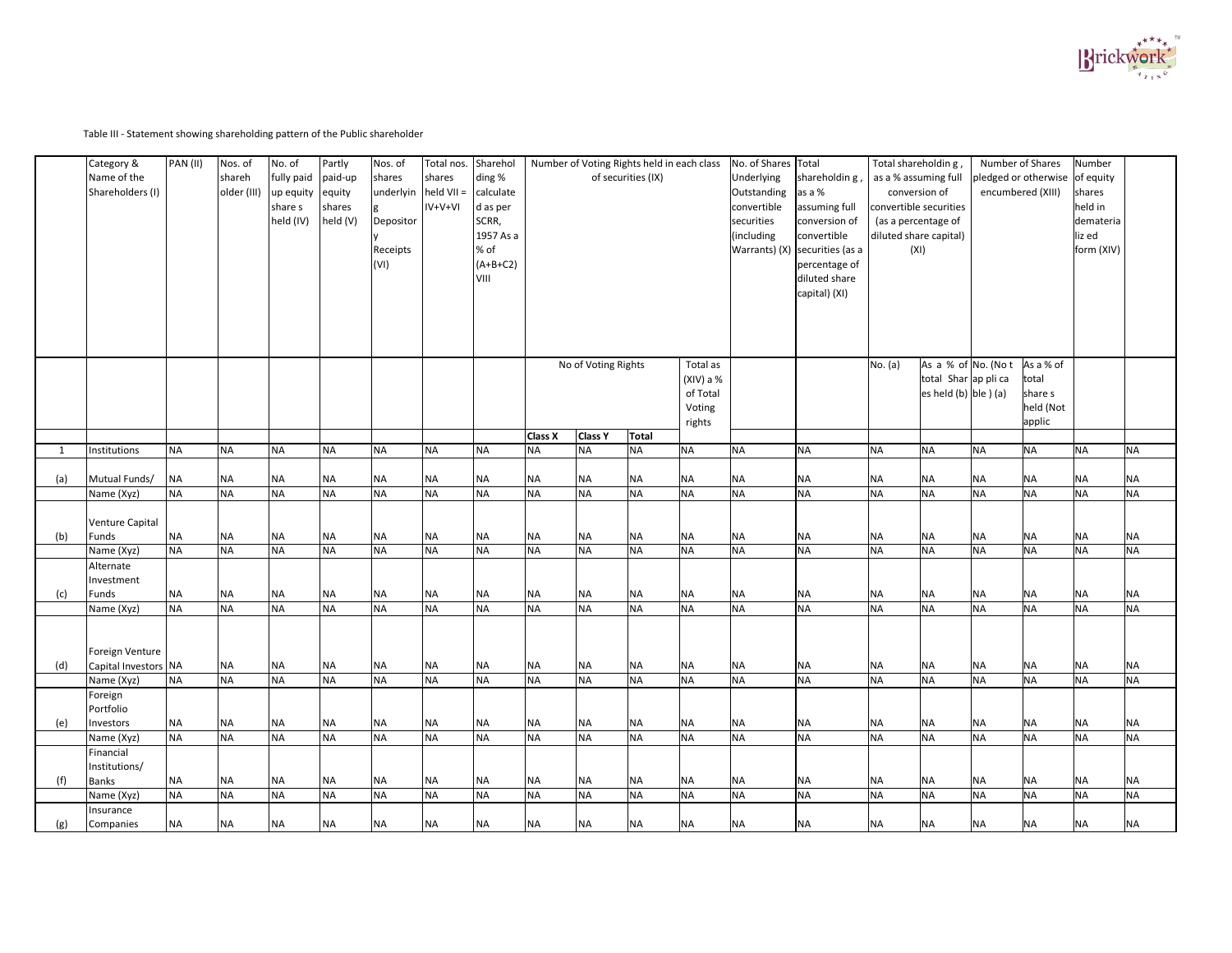|     | Category &<br>Name of the<br>Shareholders (I)                     | PAN (II)               | Nos. of<br>shareh<br>older (III) | No. of<br>fully paid   paid-up<br>$up$ equity equity<br>share s<br>held (IV) | Partly<br>shares<br>held (V) | Nos. of<br>shares<br>underlyin held VII =<br>Depositor<br>Receipts<br>(VI) | Total nos.<br>shares<br>$IV+V+VI$ | Sharehol<br>ding %<br>calculate<br>d as per<br>SCRR,<br>1957 As a<br>% of<br>$(A+B+C2)$<br>VIII |                        |                        | Number of Voting Rights held in each class<br>of securities (IX) |                        | No. of Shares Total<br>Underlying<br>Outstanding<br>convertible<br>securities<br>(including | shareholdin g<br>as a %<br>assuming full<br>conversion of<br>convertible<br>Warrants) (X) securities (as a<br>percentage of<br>diluted share | Total shareholdin g,<br>as a % assuming full<br>conversion of<br>diluted share capital)<br>(XI) | convertible securities<br>(as a percentage of | encumbered (XIII)      | Number of Shares<br>pledged or otherwise of equity | Number<br>shares<br>held in<br>demateria<br>liz ed<br>form (XIV) |                        |
|-----|-------------------------------------------------------------------|------------------------|----------------------------------|------------------------------------------------------------------------------|------------------------------|----------------------------------------------------------------------------|-----------------------------------|-------------------------------------------------------------------------------------------------|------------------------|------------------------|------------------------------------------------------------------|------------------------|---------------------------------------------------------------------------------------------|----------------------------------------------------------------------------------------------------------------------------------------------|-------------------------------------------------------------------------------------------------|-----------------------------------------------|------------------------|----------------------------------------------------|------------------------------------------------------------------|------------------------|
|     |                                                                   |                        |                                  |                                                                              |                              |                                                                            |                                   |                                                                                                 |                        |                        |                                                                  |                        |                                                                                             | capital) (XI)                                                                                                                                |                                                                                                 |                                               |                        |                                                    |                                                                  |                        |
|     | Name (Xyz)                                                        | <b>NA</b>              | <b>NA</b>                        | <b>NA</b>                                                                    | <b>NA</b>                    | <b>NA</b>                                                                  | <b>NA</b>                         | <b>NA</b>                                                                                       | <b>NA</b>              | <b>NA</b>              | <b>NA</b>                                                        | <b>NA</b>              | <b>NA</b>                                                                                   | <b>NA</b>                                                                                                                                    | <b>NA</b>                                                                                       | <b>NA</b>                                     | <b>NA</b>              | <b>NA</b>                                          | <b>NA</b>                                                        | <b>NA</b>              |
|     | Provident<br>Funds/ Pension                                       |                        |                                  |                                                                              |                              |                                                                            |                                   |                                                                                                 |                        |                        |                                                                  |                        |                                                                                             |                                                                                                                                              |                                                                                                 |                                               |                        |                                                    |                                                                  |                        |
| (h) | Funds<br>Name (Xyz)                                               | <b>NA</b><br><b>NA</b> | <b>NA</b><br><b>NA</b>           | <b>NA</b><br><b>NA</b>                                                       | <b>NA</b><br><b>NA</b>       | <b>NA</b><br><b>NA</b>                                                     | <b>NA</b><br><b>NA</b>            | <b>NA</b><br><b>NA</b>                                                                          | <b>NA</b><br><b>NA</b> | <b>NA</b><br><b>NA</b> | <b>NA</b><br><b>NA</b>                                           | <b>NA</b><br><b>NA</b> | <b>NA</b><br><b>NA</b>                                                                      | <b>NA</b><br><b>NA</b>                                                                                                                       | <b>NA</b><br><b>NA</b>                                                                          | <b>NA</b><br><b>NA</b>                        | <b>NA</b><br><b>NA</b> | <b>NA</b><br><b>NA</b>                             | <b>NA</b><br><b>NA</b>                                           | <b>NA</b><br><b>NA</b> |
|     | Any Other                                                         |                        |                                  |                                                                              |                              |                                                                            |                                   |                                                                                                 |                        |                        |                                                                  |                        |                                                                                             |                                                                                                                                              |                                                                                                 |                                               |                        |                                                    |                                                                  |                        |
| (i) | (specify)                                                         | <b>NA</b>              | <b>NA</b>                        | $\sf NA$                                                                     | <b>NA</b>                    | <b>NA</b>                                                                  | <b>NA</b>                         | <b>NA</b>                                                                                       | <b>NA</b>              | <b>NA</b>              | <b>NA</b>                                                        | <b>NA</b>              | <b>NA</b>                                                                                   | <b>NA</b>                                                                                                                                    | <b>NA</b>                                                                                       | <b>NA</b>                                     | <b>NA</b>              | <b>NA</b>                                          | <b>NA</b>                                                        | <b>NA</b>              |
|     | Name (Xyz)                                                        | <b>NA</b>              | <b>NA</b>                        | <b>NA</b>                                                                    | <b>NA</b>                    | <b>NA</b>                                                                  | <b>NA</b>                         | <b>NA</b>                                                                                       | <b>NA</b>              | <b>NA</b>              | <b>NA</b>                                                        | <b>NA</b>              | <b>NA</b>                                                                                   | <b>NA</b>                                                                                                                                    | <b>NA</b>                                                                                       | <b>NA</b>                                     | <b>NA</b>              | <b>NA</b>                                          | <b>NA</b>                                                        | <b>NA</b>              |
|     | Sub-Total $(B)(1)$ NA                                             |                        | <b>NA</b>                        | <b>NA</b>                                                                    | <b>NA</b>                    | <b>NA</b>                                                                  | <b>NA</b>                         | <b>NA</b>                                                                                       | <b>NA</b>              | <b>NA</b>              | <b>NA</b>                                                        | <b>NA</b>              | <b>NA</b>                                                                                   | <b>NA</b>                                                                                                                                    | <b>NA</b>                                                                                       | <b>NA</b>                                     | <b>NA</b>              | <b>NA</b>                                          | <b>NA</b>                                                        | <b>NA</b>              |
|     | Central<br>Government/<br>State<br>Government(s)/<br>President of |                        |                                  |                                                                              |                              |                                                                            |                                   |                                                                                                 |                        |                        |                                                                  |                        |                                                                                             |                                                                                                                                              |                                                                                                 |                                               |                        |                                                    |                                                                  |                        |
|     | India                                                             | <b>NA</b>              | <b>NA</b>                        | <b>NA</b>                                                                    | <b>NA</b>                    | <b>NA</b>                                                                  | <b>NA</b>                         | <b>NA</b>                                                                                       | <b>NA</b>              | <b>NA</b>              | <b>NA</b>                                                        | <b>NA</b>              | <b>NA</b>                                                                                   | <b>NA</b>                                                                                                                                    | <b>NA</b>                                                                                       | <b>NA</b>                                     | <b>NA</b>              | <b>NA</b>                                          | <b>NA</b>                                                        | <b>NA</b>              |
|     | Name (Xyz)                                                        | <b>NA</b>              | <b>NA</b>                        | <b>NA</b>                                                                    | <b>NA</b>                    | <b>NA</b>                                                                  | <b>NA</b>                         | <b>NA</b>                                                                                       | <b>NA</b>              | <b>NA</b>              | <b>NA</b>                                                        | <b>NA</b>              | <b>NA</b>                                                                                   | <b>NA</b>                                                                                                                                    | <b>NA</b>                                                                                       | <b>NA</b>                                     | <b>NA</b>              | <b>NA</b>                                          | <b>NA</b>                                                        | <b>NA</b>              |
|     | Sub-Total $(B)(2)$ NA                                             |                        | <b>NA</b>                        | <b>NA</b>                                                                    | <b>NA</b>                    | <b>NA</b>                                                                  | <b>NA</b>                         | <b>NA</b>                                                                                       | <b>NA</b>              | <b>NA</b>              | <b>NA</b>                                                        | <b>NA</b>              | <b>NA</b>                                                                                   | <b>NA</b>                                                                                                                                    | <b>NA</b>                                                                                       | <b>NA</b>                                     | <b>NA</b>              | <b>NA</b>                                          | <b>NA</b>                                                        | <b>NA</b>              |
|     | Non-institutions NA                                               |                        | <b>NA</b>                        | <b>NA</b>                                                                    | <b>NA</b>                    | <b>NA</b>                                                                  | <b>NA</b>                         | <b>NA</b>                                                                                       | ΝA                     | <b>NA</b>              | <b>NA</b>                                                        | <b>NA</b>              | <b>NA</b>                                                                                   | <b>NA</b>                                                                                                                                    | ΝA                                                                                              | <b>NA</b>                                     | <b>NA</b>              | <b>NA</b>                                          | <b>NA</b>                                                        | <b>NA</b>              |

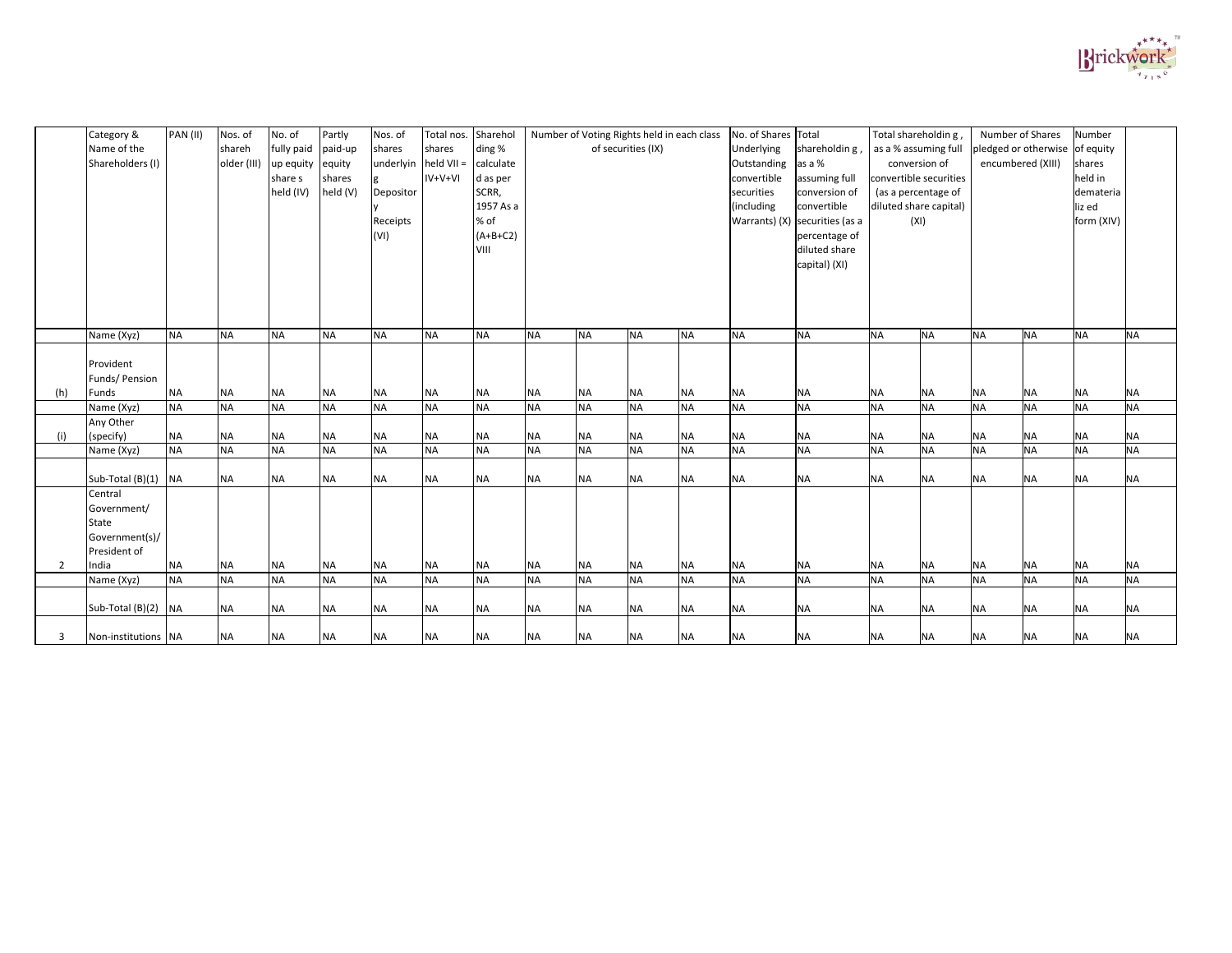| diluted share<br>VIII<br>capital) (XI)<br>Individuals - i.<br>Individual<br>shareholders<br>holding nominal<br>share capital up<br>to Rs. 2 lakhs. ii.<br>Individual<br>shareholders<br>holding nominal<br>share capital in<br>excess of Rs. 2<br>lakhs.<br><b>NA</b><br><b>NA</b><br><b>NA</b><br><b>NA</b><br>(a)<br><b>NA</b><br><b>NA</b><br><b>NA</b><br><b>NA</b><br><b>NA</b><br><b>NA</b><br><b>NA</b><br><b>NA</b><br><b>NA</b><br><b>NA</b><br><b>NA</b><br><b>NA</b><br><b>NA</b><br><b>NA</b><br><b>NA</b><br><b>NA</b><br><b>NA</b><br>NA<br><b>NA</b><br><b>NA</b><br><b>NA</b><br><b>NA</b><br><b>NA</b><br><b>NA</b><br><b>NA</b><br><b>NA</b><br><b>NA</b><br><b>NA</b><br><b>NA</b><br><b>NA</b><br>Name (Xyz)<br><b>NA</b><br><b>NA</b><br><b>NA</b><br><b>NA</b><br><b>NBFCs</b><br>registered with<br><b>NA</b><br>(b)<br><b>NA</b><br><b>NA</b><br><b>NA</b><br><b>NA</b><br><b>NA</b><br><b>NA</b><br><b>NA</b><br><b>NA</b><br><b>NA</b><br><b>NA</b><br><b>NA</b><br><b>NA</b><br><b>NA</b><br><b>NA</b><br><b>NA</b><br><b>NA</b><br><b>NA</b><br><b>NA</b><br>RBI<br><b>NA</b><br><b>NA</b><br><b>NA</b><br><b>NA</b><br><b>NA</b><br><b>NA</b><br><b>NA</b><br><b>NA</b><br><b>NA</b><br><b>NA</b><br><b>NA</b><br><b>NA</b><br><b>NA</b><br><b>NA</b><br><b>NA</b><br><b>NA</b><br><b>NA</b><br><b>NA</b><br><b>NA</b><br>Name (Xyz)<br><b>Employee Trusts NA</b><br><b>NA</b><br><b>NA</b><br><b>NA</b><br><b>NA</b><br><b>NA</b><br><b>NA</b><br><b>NA</b><br><b>NA</b><br><b>NA</b><br><b>NA</b><br><b>NA</b><br><b>NA</b><br><b>NA</b><br><b>NA</b><br><b>NA</b><br><b>NA</b><br>(c)<br><b>NA</b><br><b>NA</b><br><b>NA</b><br><b>NA</b><br><b>NA</b><br><b>NA</b><br><b>NA</b><br><b>NA</b><br><b>NA</b><br><b>NA</b><br><b>NA</b><br><b>NA</b><br><b>NA</b><br><b>NA</b><br><b>NA</b><br><b>NA</b><br><b>NA</b><br><b>NA</b><br><b>NA</b><br><b>NA</b><br><b>NA</b><br>Name (Xyz)<br>Overseas<br>Depositories<br>(holding DRs)<br>(balancing<br><b>NA</b><br>(d)<br><b>NA</b><br><b>NA</b><br><b>NA</b><br><b>NA</b><br><b>NA</b><br><b>NA</b><br><b>NA</b><br><b>NA</b><br><b>NA</b><br><b>NA</b><br><b>NA</b><br><b>NA</b><br><b>NA</b><br><b>NA</b><br><b>NA</b><br><b>NA</b><br><b>NA</b><br><b>NA</b><br>figure)<br><b>NA</b><br><b>NA</b><br><b>NA</b><br><b>NA</b><br><b>NA</b><br><b>NA</b><br><b>NA</b><br><b>NA</b><br><b>NA</b><br><b>NA</b><br><b>NA</b><br><b>NA</b><br><b>NA</b><br><b>NA</b><br><b>NA</b><br><b>NA</b><br><b>NA</b><br><b>NA</b><br><b>NA</b><br>Name (Xyz)<br>Any Other<br><b>NA</b><br>(specify)<br><b>NA</b><br><b>NA</b><br><b>NA</b><br><b>NA</b><br><b>NA</b><br><b>NA</b><br><b>NA</b><br><b>NA</b><br><b>NA</b><br>(e)<br><b>NA</b><br><b>NA</b><br><b>NA</b><br><b>NA</b><br><b>NA</b><br><b>NA</b><br><b>NA</b><br><b>NA</b><br><b>NA</b><br><b>NA</b><br><b>NA</b><br><b>NA</b><br>NA<br><b>NA</b><br><b>NA</b><br><b>NA</b><br><b>NA</b><br><b>NA</b><br><b>NA</b><br><b>NA</b><br><b>NA</b><br><b>NA</b><br><b>NA</b><br><b>NA</b><br><b>NA</b><br><b>NA</b><br><b>NA</b><br><b>NA</b><br>Name (Xyz) | Category &<br>Name of the<br>Shareholders (I) | PAN (II)  | Nos. of<br>shareh<br>older (III) | No. of<br>fully paid paid-up<br>up equity equity<br>share s<br>held (IV) | Partly<br>shares<br>held (V) | Nos. of<br>shares<br>$underlyin$   held VII =<br>Depositor<br>Receipts<br>(VI) | Total nos.<br>shares<br>$IV+V+VI$ | Sharehol<br>ding %<br>calculate<br>d as per<br>SCRR,<br>1957 As a<br>% of<br>$(A+B+C2)$ |           | Number of Voting Rights held in each class<br>of securities (IX) |           |           | No. of Shares Total<br>Underlying<br>Outstanding<br>convertible<br>securities<br>(including | shareholdin g,<br>as a %<br>assuming full<br>conversion of<br>convertible<br>Warrants) (X) securities (as a<br>percentage of | Total shareholdin g,<br>as a % assuming full<br>conversion of<br>convertible securities<br>(as a percentage of<br>diluted share capital)<br>(XI) |           | Number of Shares<br>encumbered (XIII) | pledged or otherwise of equity | Number<br>shares<br>held in<br>demateria<br>liz ed<br>form (XIV) |           |
|-------------------------------------------------------------------------------------------------------------------------------------------------------------------------------------------------------------------------------------------------------------------------------------------------------------------------------------------------------------------------------------------------------------------------------------------------------------------------------------------------------------------------------------------------------------------------------------------------------------------------------------------------------------------------------------------------------------------------------------------------------------------------------------------------------------------------------------------------------------------------------------------------------------------------------------------------------------------------------------------------------------------------------------------------------------------------------------------------------------------------------------------------------------------------------------------------------------------------------------------------------------------------------------------------------------------------------------------------------------------------------------------------------------------------------------------------------------------------------------------------------------------------------------------------------------------------------------------------------------------------------------------------------------------------------------------------------------------------------------------------------------------------------------------------------------------------------------------------------------------------------------------------------------------------------------------------------------------------------------------------------------------------------------------------------------------------------------------------------------------------------------------------------------------------------------------------------------------------------------------------------------------------------------------------------------------------------------------------------------------------------------------------------------------------------------------------------------------------------------------------------------------------------------------------------------------------------------------------------------------------------------------------------------------------------------------------------------------------------------------------------------------------------------------------------------------------------------------------------------------------------------------------------------------------------------------------------------------------------------------------------------------------------------------------------------------------------------|-----------------------------------------------|-----------|----------------------------------|--------------------------------------------------------------------------|------------------------------|--------------------------------------------------------------------------------|-----------------------------------|-----------------------------------------------------------------------------------------|-----------|------------------------------------------------------------------|-----------|-----------|---------------------------------------------------------------------------------------------|------------------------------------------------------------------------------------------------------------------------------|--------------------------------------------------------------------------------------------------------------------------------------------------|-----------|---------------------------------------|--------------------------------|------------------------------------------------------------------|-----------|
|                                                                                                                                                                                                                                                                                                                                                                                                                                                                                                                                                                                                                                                                                                                                                                                                                                                                                                                                                                                                                                                                                                                                                                                                                                                                                                                                                                                                                                                                                                                                                                                                                                                                                                                                                                                                                                                                                                                                                                                                                                                                                                                                                                                                                                                                                                                                                                                                                                                                                                                                                                                                                                                                                                                                                                                                                                                                                                                                                                                                                                                                                     |                                               |           |                                  |                                                                          |                              |                                                                                |                                   |                                                                                         |           |                                                                  |           |           |                                                                                             |                                                                                                                              |                                                                                                                                                  |           |                                       |                                |                                                                  |           |
|                                                                                                                                                                                                                                                                                                                                                                                                                                                                                                                                                                                                                                                                                                                                                                                                                                                                                                                                                                                                                                                                                                                                                                                                                                                                                                                                                                                                                                                                                                                                                                                                                                                                                                                                                                                                                                                                                                                                                                                                                                                                                                                                                                                                                                                                                                                                                                                                                                                                                                                                                                                                                                                                                                                                                                                                                                                                                                                                                                                                                                                                                     |                                               |           |                                  |                                                                          |                              |                                                                                |                                   |                                                                                         |           |                                                                  |           |           |                                                                                             |                                                                                                                              |                                                                                                                                                  |           |                                       |                                |                                                                  |           |
|                                                                                                                                                                                                                                                                                                                                                                                                                                                                                                                                                                                                                                                                                                                                                                                                                                                                                                                                                                                                                                                                                                                                                                                                                                                                                                                                                                                                                                                                                                                                                                                                                                                                                                                                                                                                                                                                                                                                                                                                                                                                                                                                                                                                                                                                                                                                                                                                                                                                                                                                                                                                                                                                                                                                                                                                                                                                                                                                                                                                                                                                                     |                                               |           |                                  |                                                                          |                              |                                                                                |                                   |                                                                                         |           |                                                                  |           |           |                                                                                             |                                                                                                                              |                                                                                                                                                  |           |                                       |                                |                                                                  |           |
|                                                                                                                                                                                                                                                                                                                                                                                                                                                                                                                                                                                                                                                                                                                                                                                                                                                                                                                                                                                                                                                                                                                                                                                                                                                                                                                                                                                                                                                                                                                                                                                                                                                                                                                                                                                                                                                                                                                                                                                                                                                                                                                                                                                                                                                                                                                                                                                                                                                                                                                                                                                                                                                                                                                                                                                                                                                                                                                                                                                                                                                                                     |                                               |           |                                  |                                                                          |                              |                                                                                |                                   |                                                                                         |           |                                                                  |           |           |                                                                                             |                                                                                                                              |                                                                                                                                                  |           |                                       |                                |                                                                  |           |
|                                                                                                                                                                                                                                                                                                                                                                                                                                                                                                                                                                                                                                                                                                                                                                                                                                                                                                                                                                                                                                                                                                                                                                                                                                                                                                                                                                                                                                                                                                                                                                                                                                                                                                                                                                                                                                                                                                                                                                                                                                                                                                                                                                                                                                                                                                                                                                                                                                                                                                                                                                                                                                                                                                                                                                                                                                                                                                                                                                                                                                                                                     |                                               |           |                                  |                                                                          |                              |                                                                                |                                   |                                                                                         |           |                                                                  |           |           |                                                                                             |                                                                                                                              |                                                                                                                                                  |           |                                       |                                |                                                                  |           |
|                                                                                                                                                                                                                                                                                                                                                                                                                                                                                                                                                                                                                                                                                                                                                                                                                                                                                                                                                                                                                                                                                                                                                                                                                                                                                                                                                                                                                                                                                                                                                                                                                                                                                                                                                                                                                                                                                                                                                                                                                                                                                                                                                                                                                                                                                                                                                                                                                                                                                                                                                                                                                                                                                                                                                                                                                                                                                                                                                                                                                                                                                     |                                               |           |                                  |                                                                          |                              |                                                                                |                                   |                                                                                         |           |                                                                  |           |           |                                                                                             |                                                                                                                              |                                                                                                                                                  |           |                                       |                                |                                                                  |           |
|                                                                                                                                                                                                                                                                                                                                                                                                                                                                                                                                                                                                                                                                                                                                                                                                                                                                                                                                                                                                                                                                                                                                                                                                                                                                                                                                                                                                                                                                                                                                                                                                                                                                                                                                                                                                                                                                                                                                                                                                                                                                                                                                                                                                                                                                                                                                                                                                                                                                                                                                                                                                                                                                                                                                                                                                                                                                                                                                                                                                                                                                                     |                                               |           |                                  |                                                                          |                              |                                                                                |                                   |                                                                                         |           |                                                                  |           |           |                                                                                             |                                                                                                                              |                                                                                                                                                  |           |                                       |                                |                                                                  |           |
|                                                                                                                                                                                                                                                                                                                                                                                                                                                                                                                                                                                                                                                                                                                                                                                                                                                                                                                                                                                                                                                                                                                                                                                                                                                                                                                                                                                                                                                                                                                                                                                                                                                                                                                                                                                                                                                                                                                                                                                                                                                                                                                                                                                                                                                                                                                                                                                                                                                                                                                                                                                                                                                                                                                                                                                                                                                                                                                                                                                                                                                                                     |                                               |           |                                  |                                                                          |                              |                                                                                |                                   |                                                                                         |           |                                                                  |           |           |                                                                                             |                                                                                                                              |                                                                                                                                                  |           |                                       |                                |                                                                  |           |
|                                                                                                                                                                                                                                                                                                                                                                                                                                                                                                                                                                                                                                                                                                                                                                                                                                                                                                                                                                                                                                                                                                                                                                                                                                                                                                                                                                                                                                                                                                                                                                                                                                                                                                                                                                                                                                                                                                                                                                                                                                                                                                                                                                                                                                                                                                                                                                                                                                                                                                                                                                                                                                                                                                                                                                                                                                                                                                                                                                                                                                                                                     |                                               |           |                                  |                                                                          |                              |                                                                                |                                   |                                                                                         |           |                                                                  |           |           |                                                                                             |                                                                                                                              |                                                                                                                                                  |           |                                       |                                |                                                                  |           |
|                                                                                                                                                                                                                                                                                                                                                                                                                                                                                                                                                                                                                                                                                                                                                                                                                                                                                                                                                                                                                                                                                                                                                                                                                                                                                                                                                                                                                                                                                                                                                                                                                                                                                                                                                                                                                                                                                                                                                                                                                                                                                                                                                                                                                                                                                                                                                                                                                                                                                                                                                                                                                                                                                                                                                                                                                                                                                                                                                                                                                                                                                     |                                               |           |                                  |                                                                          |                              |                                                                                |                                   |                                                                                         |           |                                                                  |           |           |                                                                                             |                                                                                                                              |                                                                                                                                                  |           |                                       |                                |                                                                  |           |
|                                                                                                                                                                                                                                                                                                                                                                                                                                                                                                                                                                                                                                                                                                                                                                                                                                                                                                                                                                                                                                                                                                                                                                                                                                                                                                                                                                                                                                                                                                                                                                                                                                                                                                                                                                                                                                                                                                                                                                                                                                                                                                                                                                                                                                                                                                                                                                                                                                                                                                                                                                                                                                                                                                                                                                                                                                                                                                                                                                                                                                                                                     |                                               |           |                                  |                                                                          |                              |                                                                                |                                   |                                                                                         |           |                                                                  |           |           |                                                                                             |                                                                                                                              |                                                                                                                                                  |           |                                       |                                |                                                                  |           |
|                                                                                                                                                                                                                                                                                                                                                                                                                                                                                                                                                                                                                                                                                                                                                                                                                                                                                                                                                                                                                                                                                                                                                                                                                                                                                                                                                                                                                                                                                                                                                                                                                                                                                                                                                                                                                                                                                                                                                                                                                                                                                                                                                                                                                                                                                                                                                                                                                                                                                                                                                                                                                                                                                                                                                                                                                                                                                                                                                                                                                                                                                     |                                               |           |                                  |                                                                          |                              |                                                                                |                                   |                                                                                         |           |                                                                  |           |           |                                                                                             |                                                                                                                              |                                                                                                                                                  |           |                                       |                                |                                                                  |           |
|                                                                                                                                                                                                                                                                                                                                                                                                                                                                                                                                                                                                                                                                                                                                                                                                                                                                                                                                                                                                                                                                                                                                                                                                                                                                                                                                                                                                                                                                                                                                                                                                                                                                                                                                                                                                                                                                                                                                                                                                                                                                                                                                                                                                                                                                                                                                                                                                                                                                                                                                                                                                                                                                                                                                                                                                                                                                                                                                                                                                                                                                                     |                                               |           |                                  |                                                                          |                              |                                                                                |                                   |                                                                                         |           |                                                                  |           |           |                                                                                             |                                                                                                                              |                                                                                                                                                  |           |                                       |                                |                                                                  |           |
|                                                                                                                                                                                                                                                                                                                                                                                                                                                                                                                                                                                                                                                                                                                                                                                                                                                                                                                                                                                                                                                                                                                                                                                                                                                                                                                                                                                                                                                                                                                                                                                                                                                                                                                                                                                                                                                                                                                                                                                                                                                                                                                                                                                                                                                                                                                                                                                                                                                                                                                                                                                                                                                                                                                                                                                                                                                                                                                                                                                                                                                                                     |                                               |           |                                  |                                                                          |                              |                                                                                |                                   |                                                                                         |           |                                                                  |           |           |                                                                                             |                                                                                                                              |                                                                                                                                                  |           |                                       |                                |                                                                  |           |
|                                                                                                                                                                                                                                                                                                                                                                                                                                                                                                                                                                                                                                                                                                                                                                                                                                                                                                                                                                                                                                                                                                                                                                                                                                                                                                                                                                                                                                                                                                                                                                                                                                                                                                                                                                                                                                                                                                                                                                                                                                                                                                                                                                                                                                                                                                                                                                                                                                                                                                                                                                                                                                                                                                                                                                                                                                                                                                                                                                                                                                                                                     |                                               |           |                                  |                                                                          |                              |                                                                                |                                   |                                                                                         |           |                                                                  |           |           |                                                                                             |                                                                                                                              |                                                                                                                                                  |           |                                       |                                |                                                                  |           |
|                                                                                                                                                                                                                                                                                                                                                                                                                                                                                                                                                                                                                                                                                                                                                                                                                                                                                                                                                                                                                                                                                                                                                                                                                                                                                                                                                                                                                                                                                                                                                                                                                                                                                                                                                                                                                                                                                                                                                                                                                                                                                                                                                                                                                                                                                                                                                                                                                                                                                                                                                                                                                                                                                                                                                                                                                                                                                                                                                                                                                                                                                     | Sub-Total (B)(3)                              | <b>NA</b> | <b>NA</b>                        | $\sf NA$                                                                 | <b>NA</b>                    | <b>NA</b>                                                                      | <b>NA</b>                         | <b>NA</b>                                                                               | <b>NA</b> | <b>NA</b>                                                        | <b>NA</b> | <b>NA</b> | <b>NA</b>                                                                                   | <b>NA</b>                                                                                                                    | <b>NA</b>                                                                                                                                        | <b>NA</b> | <b>NA</b>                             | <b>NA</b>                      | <b>NA</b>                                                        | <b>NA</b> |

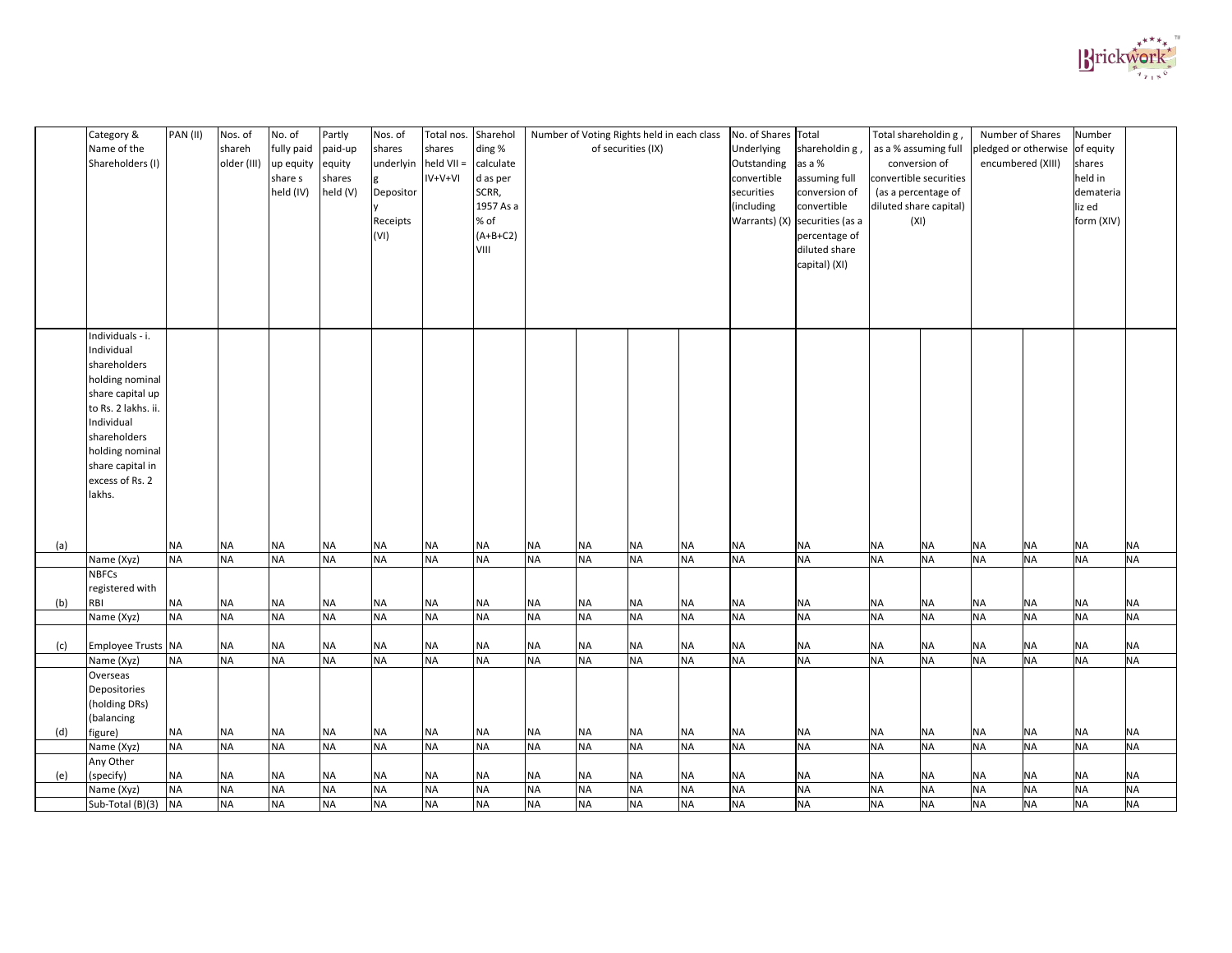| Category &          | PAN (II)  | Nos. of     | No. of             | Partly    | Nos. of   | Total nos. | Sharehol   |      |           | Number of Voting Rights held in each class | No. of Shares Total |                                  | Total shareholdin g,   |           | Number of Shares               |           | Number     |           |
|---------------------|-----------|-------------|--------------------|-----------|-----------|------------|------------|------|-----------|--------------------------------------------|---------------------|----------------------------------|------------------------|-----------|--------------------------------|-----------|------------|-----------|
| Name of the         |           | shareh      | fully paid paid-up |           | shares    | shares     | ding %     |      |           | of securities (IX)                         | Underlying          | shareholdin g,                   | as a % assuming full   |           | pledged or otherwise of equity |           |            |           |
| Shareholders (I)    |           | older (III) | up equity          | equity    | underlyin | held VII = | calculate  |      |           |                                            | Outstanding         | as a %                           | conversion of          |           | encumbered (XIII)              |           | shares     |           |
|                     |           |             | share s            | shares    |           | $IV+V+VI$  | d as per   |      |           |                                            | convertible         | assuming full                    | convertible securities |           |                                |           | held in    |           |
|                     |           |             | held (IV)          | held (V)  | Depositor |            | SCRR,      |      |           |                                            | securities          | conversion of                    | (as a percentage of    |           |                                |           | demateria  |           |
|                     |           |             |                    |           |           |            | 1957 As a  |      |           |                                            | (including          | convertible                      | diluted share capital) |           |                                |           | liz ed     |           |
|                     |           |             |                    |           | Receipts  |            | % of       |      |           |                                            |                     | Warrants) $(X)$ securities (as a | (XI)                   |           |                                |           | form (XIV) |           |
|                     |           |             |                    |           | (VI)      |            | $(A+B+C2)$ |      |           |                                            |                     | percentage of                    |                        |           |                                |           |            |           |
|                     |           |             |                    |           |           |            | VIII       |      |           |                                            |                     | diluted share                    |                        |           |                                |           |            |           |
|                     |           |             |                    |           |           |            |            |      |           |                                            |                     | capital) (XI)                    |                        |           |                                |           |            |           |
|                     |           |             |                    |           |           |            |            |      |           |                                            |                     |                                  |                        |           |                                |           |            |           |
|                     |           |             |                    |           |           |            |            |      |           |                                            |                     |                                  |                        |           |                                |           |            |           |
|                     |           |             |                    |           |           |            |            |      |           |                                            |                     |                                  |                        |           |                                |           |            |           |
|                     |           |             |                    |           |           |            |            |      |           |                                            |                     |                                  |                        |           |                                |           |            |           |
| <b>Total Public</b> |           |             |                    |           |           |            |            |      |           |                                            |                     |                                  |                        |           |                                |           |            |           |
| <b>Shareholding</b> |           |             |                    |           |           |            |            |      |           |                                            |                     |                                  |                        |           |                                |           |            |           |
| $(B)$ =             |           |             |                    |           |           |            |            |      |           |                                            |                     |                                  |                        |           |                                |           |            |           |
| $(B)(1)+(B)(2)+(B)$ |           |             |                    |           |           |            |            |      |           |                                            |                     |                                  |                        |           |                                |           |            |           |
| (3)                 | <b>NA</b> | <b>NA</b>   | <b>NA</b>          | <b>NA</b> | INA.      | <b>NA</b>  | <b>NA</b>  | INA. | <b>NA</b> | <b>NA</b><br><b>NA</b>                     | <b>NA</b>           | <b>NA</b>                        | ΝA                     | <b>NA</b> | <b>NA</b>                      | <b>NA</b> | <b>NA</b>  | <b>NA</b> |